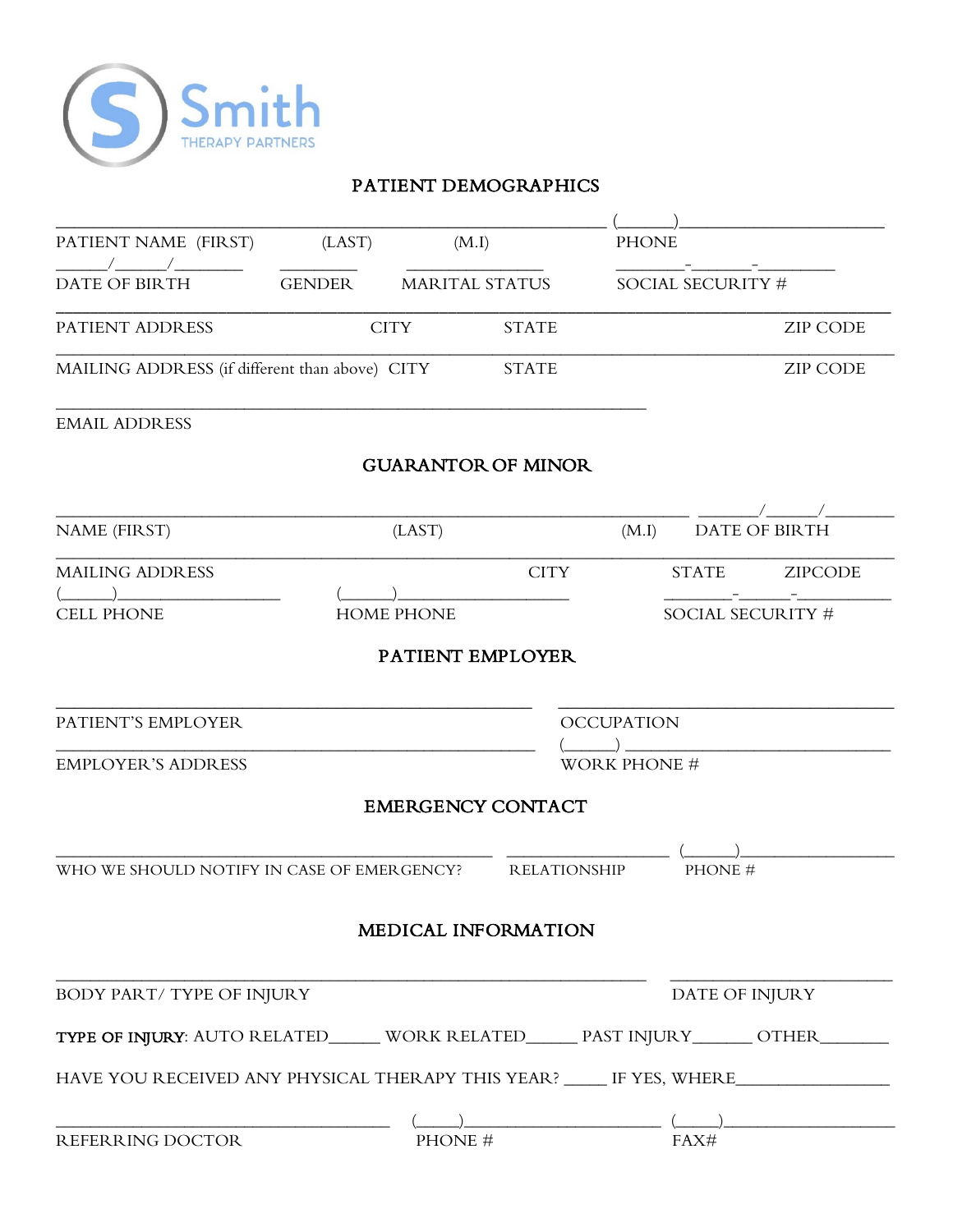

# INSURANCE INFORMATION

| <b>PRIMARY INSURANCE</b>   | <b>MEMBER ID#</b>       |              | PHONE #        |
|----------------------------|-------------------------|--------------|----------------|
| <b>INSURANCE ADDRESS</b>   | <b>CITY</b>             | <b>STATE</b> | <b>ZIPCODE</b> |
| POLICY HOLDERS NAME        | RELATIONSHIP TO PATIENT |              | DATE OF BIRTH  |
|                            |                         |              |                |
| <b>SECONDARY INSURANCE</b> | MEMBER ID#              |              | PHONE #        |
| <b>INSURANCE ADDRESS</b>   | <b>CITY</b>             | <b>STATE</b> | <b>ZIPCODE</b> |
| POLICY HOLDERS NAME        | RELATIONSHIP TO PATIENT |              | DATE OF BIRTH  |
|                            |                         |              |                |
| <b>TERTIARY INSURANCE</b>  | MEMBER ID#              |              | PHONE #        |
| <b>INSURANCE ADDRESS</b>   | <b>CITY</b>             | <b>STATE</b> | <b>ZIPCODE</b> |
| POLICY HOLDERS NAME        | RELATIONSHIP TO PATIENT |              | DATE OF BIRTH  |

# CONSENT FOR CARE & TREATMENT

I seek the services of Smith Therapy Partners (STP) and its employees and do here by give consent and authorize STP to perform physical therapy evaluation, physical therapy treatment, strength therapy exercise and related services as ordered by my physician. I understand that services and treatments offered by STP are intended to help me recover and enhance my ability to live an active independent lifestyle. I understand that the services I receive from STP may cause discomfort, increased pain, increased swelling, or may aggravate a previously existing condition.

I understand that STP makes no representation, claims, or guarantees that my medical or health problems or conditions will be helped by undergoing treatment or services with STP. I understand that my failure to comply with treatment recommendations and/or home exercise programs may impede results.

I certify that I have read, understand, and give the Consent for Care & Treatment.

Patient Signature: \_\_\_\_\_\_\_\_\_\_\_\_\_\_\_\_\_\_\_\_\_\_\_\_\_\_\_\_\_\_\_\_\_\_\_\_\_\_\_ Date: \_\_\_\_\_\_\_\_\_\_\_\_\_\_\_\_\_\_\_\_\_\_\_\_\_\_\_\_\_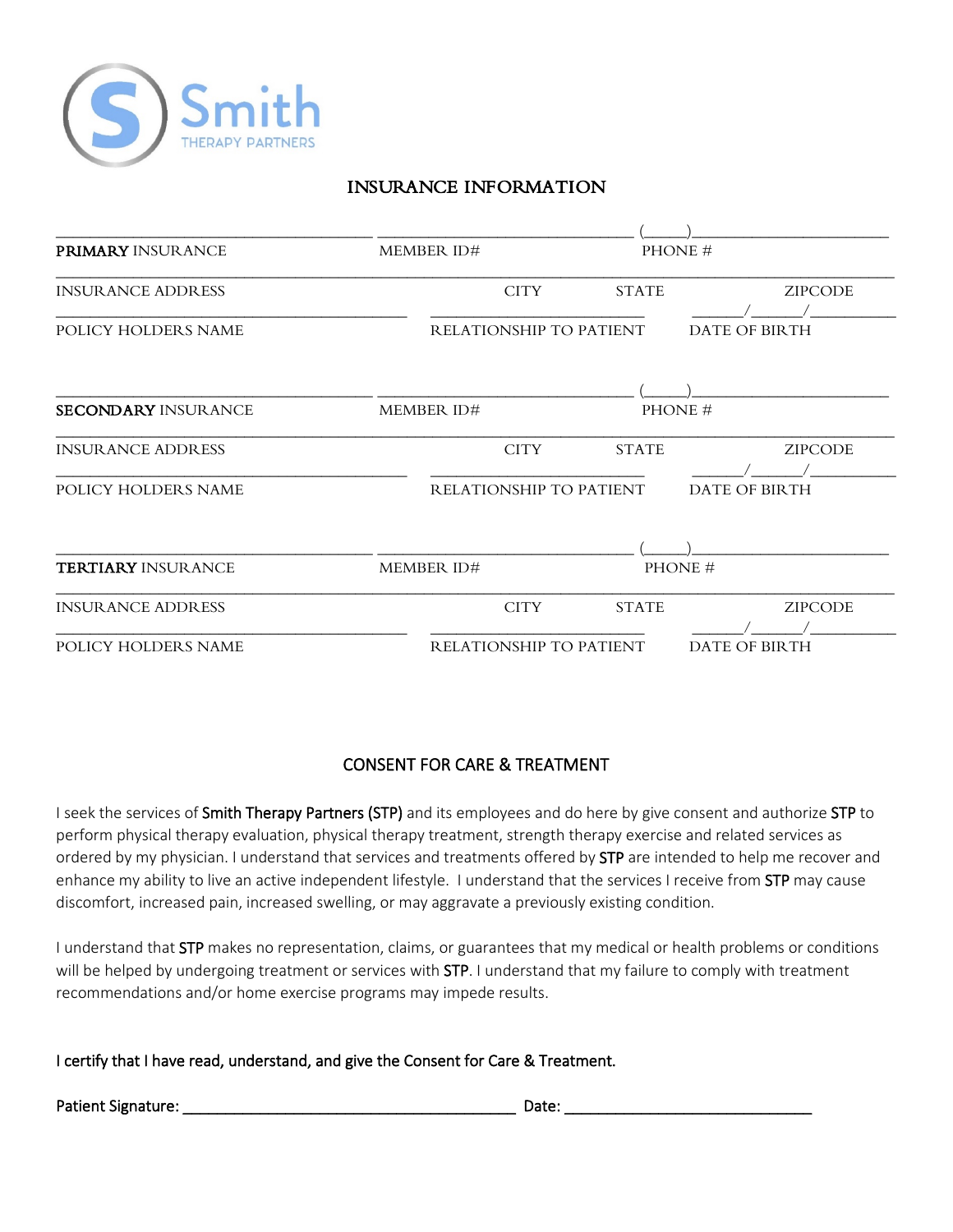

# FINANCIAL POLICY

#### STP has the following financial policies that must be accepted by our patients for services to be provided.

- 1. **INSURANCE:** As a courtesy to our patients we will bill the insurance carrier. All payments received will be applied to the patient's account balance. If any payment is made directly to you by the insurance company for services billed by us, you recognize an obligation to promptly remit the payment(s) to us. If the insurance carrier fails to pay the bill, STP will expect the patient to pay. I understand that it is my responsibility to know my benefits and I will not hold STP responsible for any misinterpretation of insurance benefits and coverage for physical therapy.
- 2. PATIENT RESPONSIBILITY: I agree to pay for all services provided. It is STP policy to collect all patient co-payments at time of service and all *estimated* co-insurances and deductibles will be collected at time of service, as well as by monthly mailed statements. If payments due are not received within 90 days and collection services are needed, I understand that all collections fees, court fees, and attorney fees associated with collections will be added to my balance due and my responsibility to pay.
- 3. LIENS: STP accepts Personal Injury Liens. Please notify us if this treatment is part of a personal injury case additional paperwork will be required.
- 4. NO CANCELLATION & NO SHOW: Please be aware that we require a 24-hour notice for cancelling an appointment. The charge for cancellation without proper notice is \$50.00 for a physical therapy visit. This charge will not be covered by your insurance but will have to be paid by you personally prior to receiving additional treatment.
- 5. PAYMENT TYPES ACCEPTED: STP accept Debt, Visa and Mastercard for payment of copays, co-insurance and deductible due. Your form of payment will be captured by an encryption scanner and kept securely on file for all future payments you authorize. We DO NOT accept cash or check payments at time of service.
- 6. HARDSHIPS: STP understands that hardships my occur and as a result it may be necessary to set up a payment plan for a patient requiring treatment. Please notify us as soon as possible if a hardship has occurred so that we may work to help you.

#### PATIENT RESPONSIBILITY

I have read and understand the financial policy set by Smith Therapy Partners (STP). I understand my responsibility for payment of my account and by signing this form I agree to the terms. I hereby accept financial responsibility for all charges for my treatment and authorize STP to share with my insurance company any medical information needed to determine medical necessity and payment.

| Patient Signature             | <b>Printed Name</b> | Date |
|-------------------------------|---------------------|------|
| Guarantor for Minor Signature | Printed Name        | Date |

### \*\*If the patient is a minor and under the age of 18, a Parent or Guardian must sign agreement of the terms.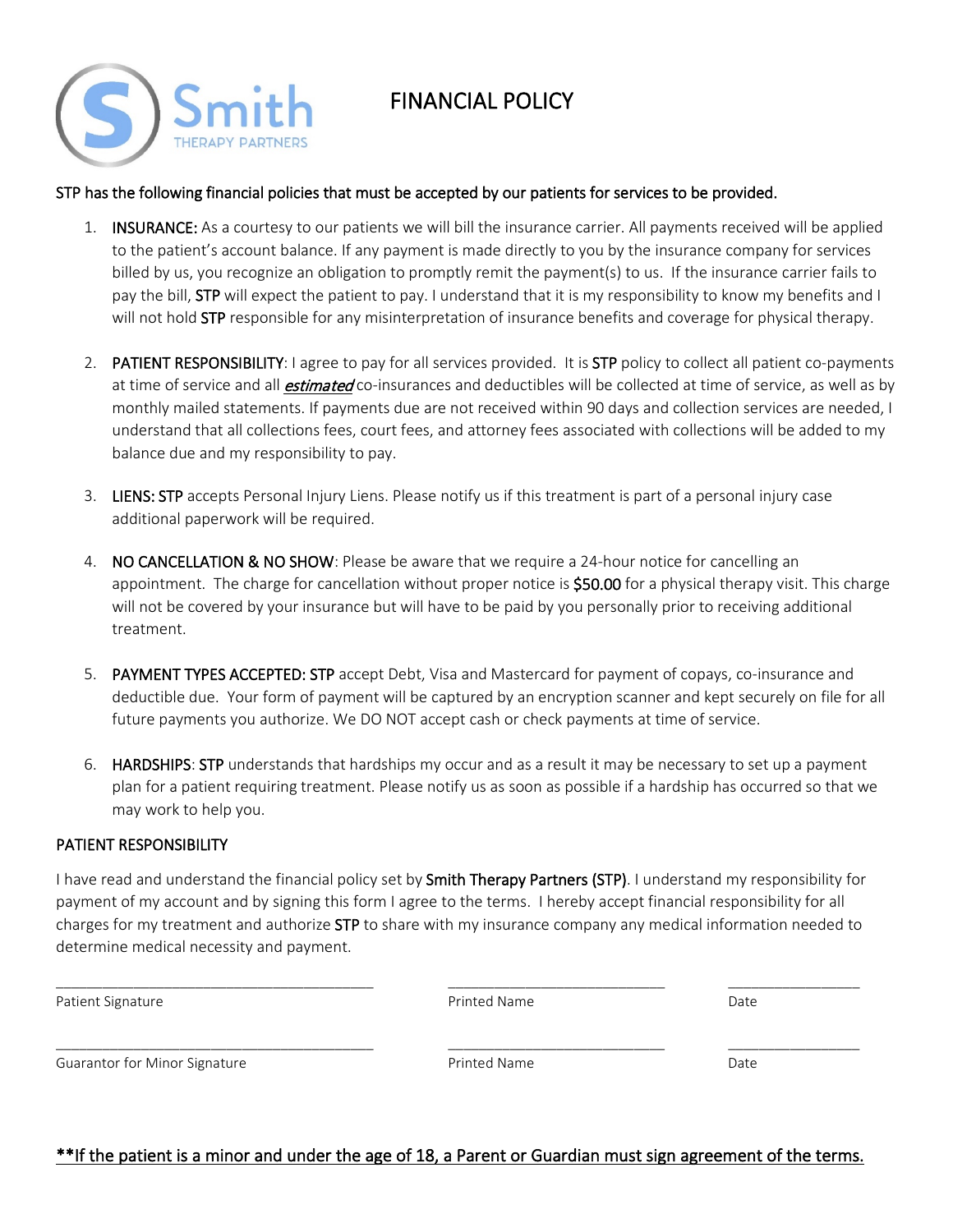# **Medical History Questionnaire**

| <b>Current Episode of Care</b>    |                                                                                                                                                                                                                                                                                    |
|-----------------------------------|------------------------------------------------------------------------------------------------------------------------------------------------------------------------------------------------------------------------------------------------------------------------------------|
|                                   | 4. Have you received Physical / Occupational Therapy previously for this condition? YES NO<br>a. If yes, When and Where <b>Consense and Serverse Consense and Serverse Consensustion</b><br>5. Please mark the areas on the diagram below where you are experiencing the symptoms: |
| jaw/TMJ<br>abdomen<br>hip<br>foot | tooth<br>neck/shoulder<br>shoulder<br>upper back<br>elbow<br>lower back<br>leg<br>knee<br>ankle                                                                                                                                                                                    |

6. Please use the key below to describe the pain:

a. /// Sharp pain b. ooo Dull pain c. ## Numbness d. >>> Tingling

- 7. Are your symptoms: (Circle all that apply)
	- a. Constant b. Intermittent c. Activity related
- 8. When do you feel the best? (Least symptoms) (Circle time)
- a. Morning b. Afternoon c. Evening/Night d. After exercise
- 9. When do you feel the worst?
	- a. Morning b. Afternoon c. Evening/Night d. After exercise
- 10. How do the pain/symptoms effect your sleep?

a. No problem b. Difficult falling asleep c. pain wakes me up d. only sleep with meds 11. What position/activity makes the symptoms better?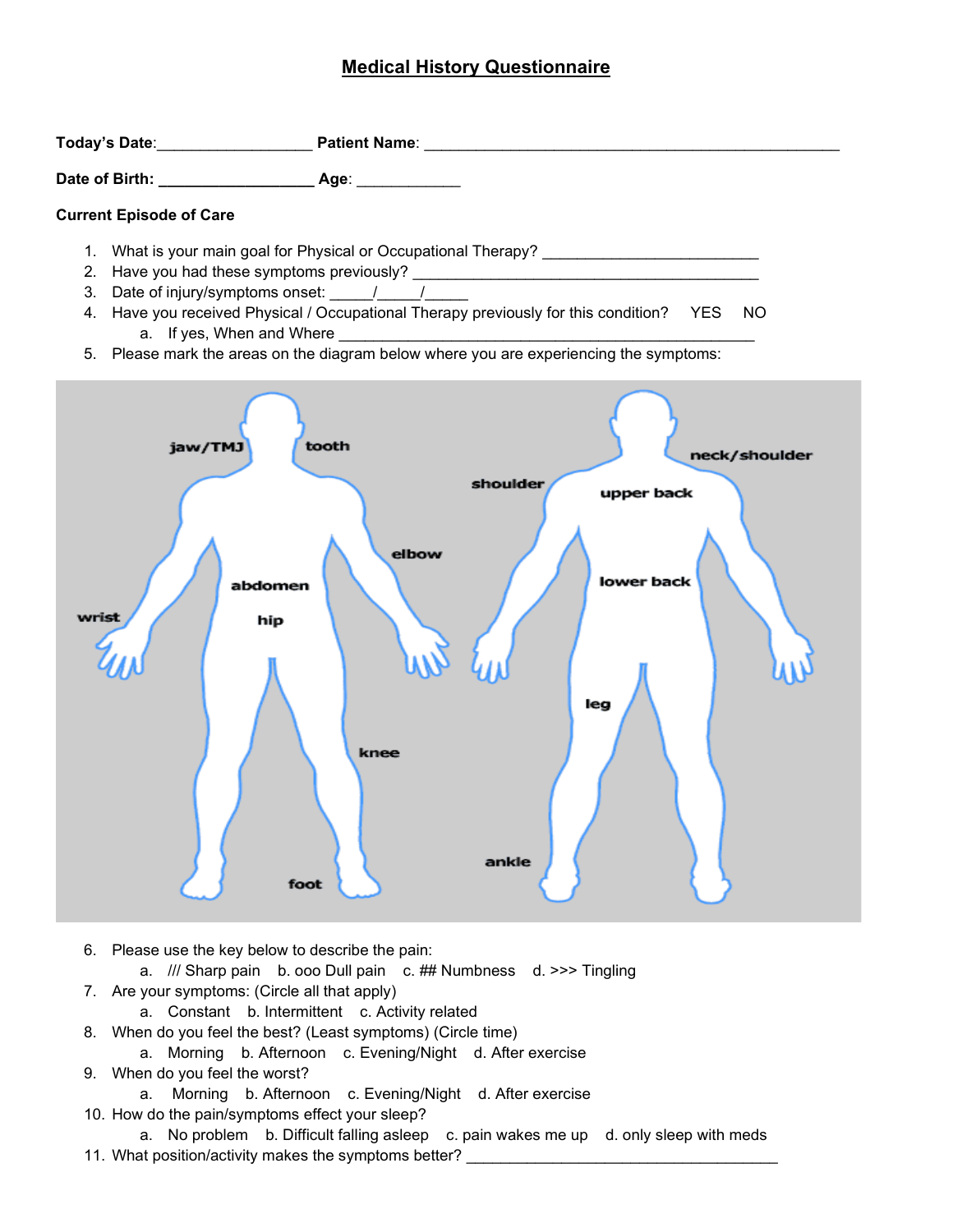- 12. What position/activity makes the symptoms worse?
- 13. Does coughing, sneezing or taking a deep breath make your pain worse? YES NO
- 14. Do activities like bending, sitting, lifting, twisting and/or turning in bed make your pain worse? YES NO
- 15. Do you have pain or difficulty with bowel, bladder or sexually related activity/function? YES NO
- 16. On a scale from 0 to 10 with "0" being no pain and "10" being worst pain imaginable please rate: **(Circle)**
	- a. **Current pain**: 1 2 3 4 5 6 7 8 9 10
	- b. **Best your pain has been in past 24 hours**:  $123445678910$
	- c. **Worst your pain has been in past 24 hours**: 1 2 3 4 5 6 7 8 9 10

17. Medication: Please list physician prescribed medication you are currently taking, also include any over the counter medication or Herbal Remedies

| <b>Medication</b> | <b>Dosage</b> | <b>Method</b> |
|-------------------|---------------|---------------|
|                   |               |               |
|                   |               |               |
|                   |               |               |
|                   |               |               |
|                   |               |               |
|                   |               |               |
|                   |               |               |
|                   |               |               |
|                   |               |               |

18. Please describe any significant injuries or surgeries for which you have been treated (fractures, dislocations, sprains) and approximate date

| <b>DATE</b> | <b>INJURY</b> | <b>DATE</b> | <b>INJURY</b> |
|-------------|---------------|-------------|---------------|
| <b>DATE</b> | <b>INJURY</b> | <b>DATE</b> | <b>INJURY</b> |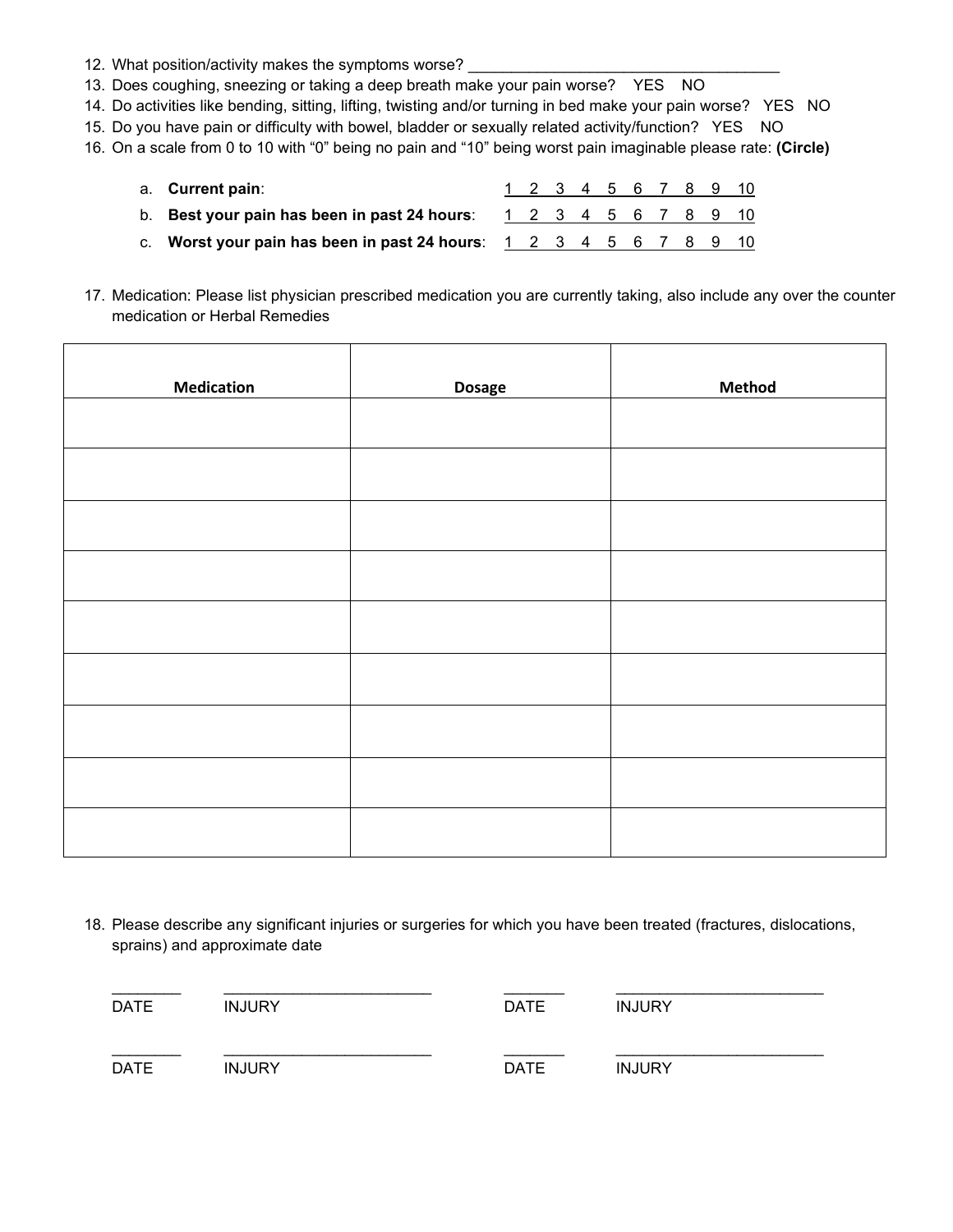# **Past Medical History**

1. Is this injury related to? **(Circle)** Work Car Accident Other liability/Potential lawsuit Not applicable

- 2. Do you have a primary care physician? YES NO a. If yes, when was the last visit?  $\frac{1}{\frac{1}{2}}$
- 3. Race/Ethnicity: **(Circle)**
	- a. Caucasian (White) Hispanic/Latino African American Asian
	- b. Native American **Decline** Other Decline
- 4. During the past month have you been feeling down, depressed or hopeless? YES NO
- 5. During the past month have you been bothered by having little interest or pleasure in doing things? YES NO
- 6. Do you ever feel unsafe at home or has anyone hit you or tried to injury you in any way? YES NO
- 7. Please complete the following medical history check list:

| <b>Please Mark Each box</b>    | <b>No</b> | Yes | N/A | <b>Please Mark each box</b>    | No | Yes | N/A |
|--------------------------------|-----------|-----|-----|--------------------------------|----|-----|-----|
| Smoking/including smokeless    |           |     |     | Sexual Dysfunction             |    |     |     |
| <b>Diabetes</b>                |           |     |     | Bowl/Bladder problems          |    |     |     |
| <b>Heart Condition</b>         |           |     |     | <b>Groin Numbness</b>          |    |     |     |
| High blood pressure            |           |     |     | Arthritis                      |    |     |     |
| Chest pain                     |           |     |     | Osteoporosis                   |    |     |     |
| Stroke                         |           |     |     | <b>Psychological Condition</b> |    |     |     |
| Kidney condition               |           |     |     | <b>Seizures</b>                |    |     |     |
| <b>Blood Clot/DVT</b>          |           |     |     | Dizziness/Faintness            |    |     |     |
| Breathing difficulty           |           |     |     | Ringing in ears                |    |     |     |
| Cancer                         |           |     |     | Allergy to latex (gloves)      |    |     |     |
| Difficulty swallowing          |           |     |     | Head Injury                    |    |     |     |
| Circulation/Vascular problem   |           |     |     | Obesity                        |    |     |     |
| <b>Unexplained Weight loss</b> |           |     |     | Chronic pain/Fibro/HA's        |    |     |     |
| Double vision                  |           |     |     | fractures                      |    |     |     |
| Night Sweats/Night pain        |           |     |     | Infection                      |    |     |     |
| Metal implants                 |           |     |     | Fever/Nausea                   |    |     |     |
| Pacemaker                      |           |     |     | Asthma                         |    |     |     |
| History of Cancer/Type         |           |     |     | <b>Stomach Ulcers</b>          |    |     |     |
| Thyroid problems               |           |     |     | Are you pregnant?              |    |     |     |

| <b>Please Mark Each Box</b>                      | No | Yes | If yes, please specify |
|--------------------------------------------------|----|-----|------------------------|
| Infection/Disease (Hepatitis, Tuberculosis, HIV) |    |     |                        |
| Neurologic Condition (MS/ Parkinson's)           |    |     |                        |
| Spinal Cord injury                               |    |     |                        |
| Degenerative Joint Disease                       |    |     | Location:              |

Therapist Initials: Therapist Initials: Therapist Initials: A Patient Signature Community Community Date: The M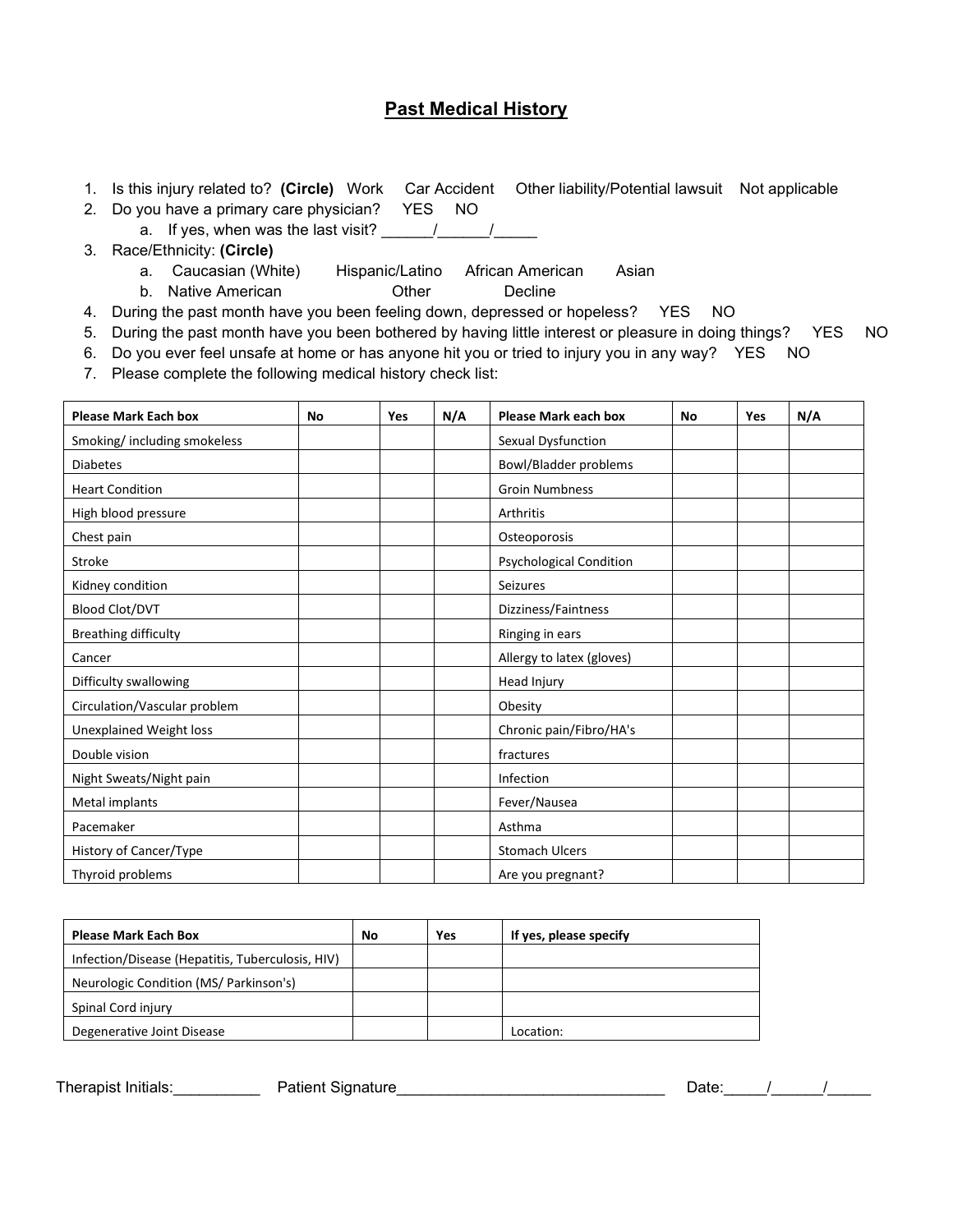

THIS NOTICE DESCRIBES HOW MEDICAL INFORMATION ABOUT YOU MAY BE USED AND DISCLOSED AND HOW YOU CAN GET ACCESS TO THIS INFORMATION.

Effective Date: 10/1/2020 **Please Review Carefully**

This Notice describes the privacy practices of Smith Therapy Partners LLC ("SPT") and members of its workforce. This Notice applies to services furnished to you at all SPT facilities which involve the use or disclosure of your health information.

#### **PRIVACY OBLIGATION**

SPT is required by law to maintain the privacy of your health information ("protected health information" or "PHI") and to provide you with this Notice of legal duties and privacy practices with respect to your PHI. SPT uses computerized systems that may electronically disclose your PHI for purposes of treatment, payment and/or health care operations as described below. When SPT uses or discloses your PHI, SPT is required to abide by the terms of this Notice or other notice in effect at the time of the use or disclosure.

#### **NOTIFICATIONS**

SPT is required by law to protect the privacy of your health information, distribute this Notice of Privacy Practices to you, and follow the terms of this Notice. SPT is also required to notify you if there is a breach of your PHI.

#### **PERMISSIBLE USES AND DISCLOSURES WITHOUT YOUR WRITTEN AUTHORIZATION**

In certain situations, your written authorization must be obtained in order to use and/or disclose your PHI. However, an authorization is not required for the following uses and disclosures:

#### **USES AND DISCLOSURES FOR TREATMENT, PAYMENT, AND HEALTH CARE OPERATIONS**

#### *We will use your health information for treatment:*

**For example:** We may disclose your protected health information to other physicians who may be treating you or consulting with us regarding your care. We may disclose your protected health information to those who may be involved in your care after you leave here, such as family members or your personal representative.

#### *We will use your health information for payment:*

**For example:** We may communicate with your health insurance company to get approval for the services we render, to verify your health insurance coverage, to verify that particular services are covered under your insurance plan, or to demonstrate medical necessity.

#### *We will use your health information for regular health care operations:*

**For example:** We may use your PHI to review our treatment and services and to evaluate the performance of our staff in caring for you. We may use or disclose your PHI in the course of maintenance and management of our electronic health information systems.

### *We will use and disclose your health information as otherwise permitted or required by law. Examples of those uses and disclosures are as follows:*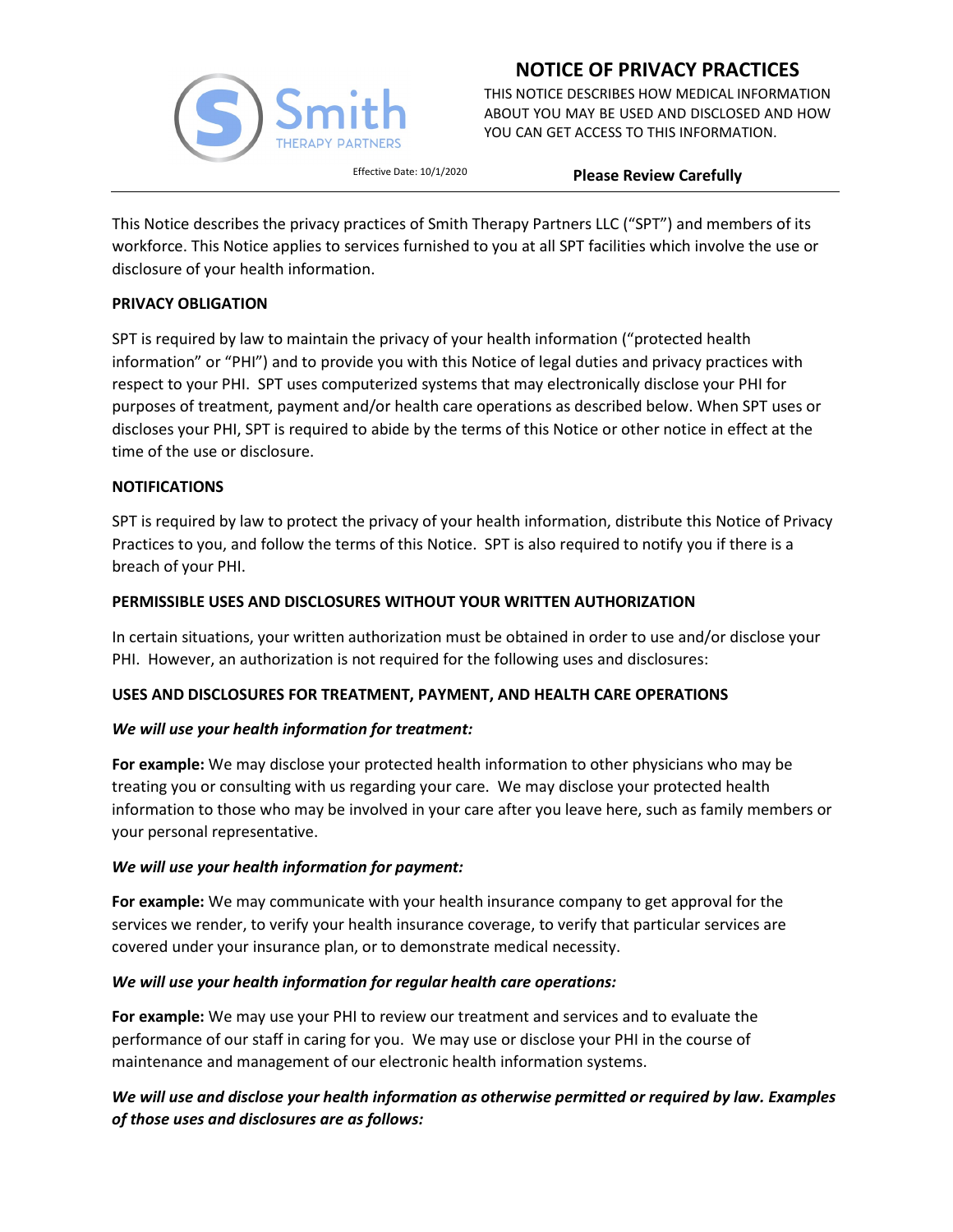

THIS NOTICE DESCRIBES HOW MEDICAL INFORMATION ABOUT YOU MAY BE USED AND DISCLOSED AND HOW YOU CAN GET ACCESS TO THIS INFORMATION.

### Effective Date: 10/1/2020 **Please Review Carefully**

- *Business Associates:* There are some services provided in our organization through agreements with business associates. For example, our electronic medical record vendor. To protect your health information, we require business associates to appropriately safeguard your information.
- *Relatives, Close Friends and Other Caregivers:* Your PHI may be disclosed to a family member, other relative, a close personal friend or any other person identified by you who is involved in your health care or helps pay for your care. If you are not present, or the opportunity to agree or object to a use or disclosure cannot practically be provided because of your incapacity or an emergency circumstance, SPT may exercise professional judgment to determine whether a disclosure is in your best interests. If information is disclosed to a family member, other relative or a close personal friend, SPT would disclose only information believed to be directly relevant to the person's involvement with your health care or payment related to your health care.
- *Public Health Activities.* Your PHI may be disclosed for the following public health activities: (1) to report health information to public health authorities for the purpose of preventing or controlling disease, injury or disability; (2) to alert a person who may have been exposed to a communicable disease or may otherwise be at risk of contracting or spreading a disease or condition; and (3) to report information to your employer as required under laws addressing work-related illnesses and injuries or workplace medical surveillance.
- *Victims of Abuse, Neglect or Domestic Violence.* Your PHI may be disclosed to a governmental authority, including a social service or protective services agency, authorized by law to receive reports of such abuse, neglect, or domestic violence if there is a reasonable belief that you are a victim of abuse, neglect or domestic violence.
- *Health Oversight Activities.* Your PHI may be disclosed to a health oversight agency that oversees SPT and is charged with responsibility for ensuring compliance with the rules of government health programs such as Medicare or Medicaid.
- *Judicial and Administrative Proceedings.* Your PHI may be disclosed in the course of a judicial or administrative proceeding in response to a legal order or other lawful process.
- *Law Enforcement Officials.* Your PHI may be disclosed to the police or other law enforcement officials as required or permitted by law or in compliance with a court order or a grand jury or administrative subpoena. For example, your PHI may be disclosed to identify or locate a suspect, fugitive, material witness, or missing person or to report a crime or criminal conduct at the facility.
- *Correctional Institution.* You PHI may be disclosed to a correctional institution if you are an inmate in a correctional institution and if the correctional institution or law enforcement authority makes certain requests to us.
- *Organ and Tissue Procurement.* Your PHI may be disclosed to organizations that facilitate organ, eye or tissue procurement, banking or transplantation to facilitate such donation or transplantation.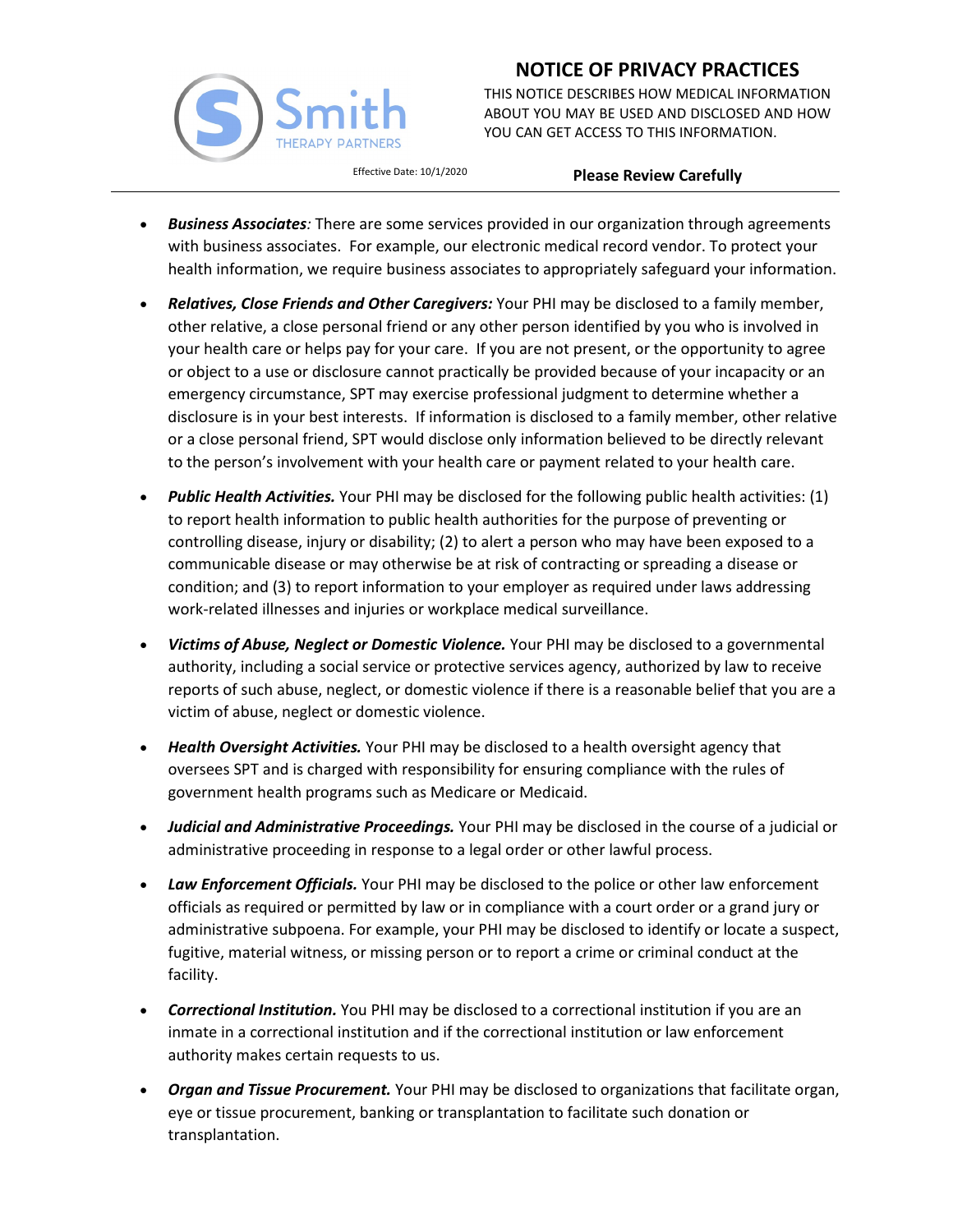

THIS NOTICE DESCRIBES HOW MEDICAL INFORMATION ABOUT YOU MAY BE USED AND DISCLOSED AND HOW YOU CAN GET ACCESS TO THIS INFORMATION.

### Effective Date: 10/1/2020 **Please Review Carefully**

- *Research.* Your PHI may be used or disclosed without your consent or authorization if an Institutional Review Board approves a waiver of authorization for disclosure.
- *Health or Safety.* Your PHI may be used or disclosed to prevent or lessen a serious and imminent threat to a person's or the public's health or safety.
- *U.S. Military.* Your PHI may be use or disclosed to U. S. Military Commanders for assuring proper execution of the military mission. Military command authorities receiving protected health information are not covered entities subject to the HIPAA Privacy Rule.
- *Other Specialized Government Functions.* Your PHI may be disclosed to units of the government with special functions, such as the U.S. Department of State under certain circumstances or to the Secret Service or National Security Agency to protect the country or the President.
- *Workers' Compensation.* Your PHI may be disclosed as authorized by and to the extent necessary to comply with state law relating to workers' compensation or other similar programs.
- *Appointment Reminders.* Your PHI may be used to tell or remind you about appointments.
- **As Required by Law.** Your PHI may be used and disclosed when required to do so by any other law.

### **USES AND DISCLOSURES REQUIRING YOUR WRITTEN AUTHORIZATION**

*Uses or Disclosures with Your Authorization.* For any purpose other than the ones described above, your PHI may be used or disclosed only when you provide your written authorization on an authorization form. For instance, you will need to execute an authorization form before your PHI can be sent to an attorney representing you or the other party.

Except to the extent that SPT has taken action in reliance upon it, you may revoke any written authorization obtained in connection with your PHI by delivering a written revocation statement to SPT.

### **YOUR HEALTH INFORMATION RIGHTS**

Although your health record is the physical property of SPT the information belongs to you. You have the right to:

- Request a restriction on certain uses and disclosures of your PHI for treatment, payment, health care operations as to disclosures permitted to persons, including family members involved with your care and as provided by law. However, we are not required by law to agree to a requested restriction, unless the request relates to a restriction on disclosures to your health insurer regarding health care items or services for which you have paid out-of-pocket and in-full.
- Obtain a paper copy of this notice of privacy practices.
- Inspect and/or receive a copy of your health record, as provided by law.